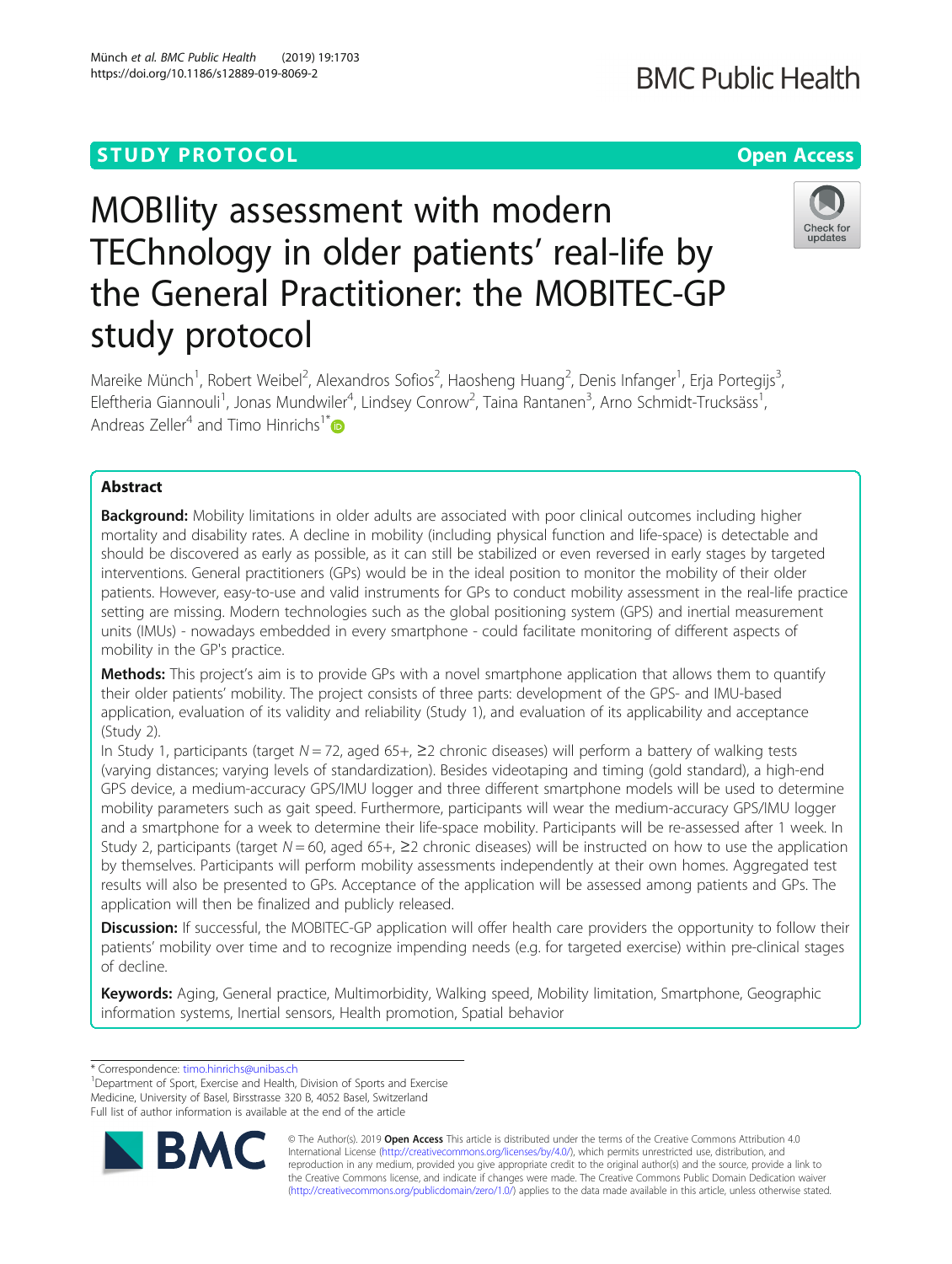# Background

#### Multimorbidity and health care for older adults

Demographic transformation and increasing life expectancy in industrialized countries comes along with a growing number of older adults suffering from chronic health conditions, such as osteoarthritis, coronary heart disease, diabetes mellitus, or dementia [\[1\]](#page-7-0). The proportion of patients with "multimorbidity", usually defined as the cooccurrence of at least two chronic conditions [[2\]](#page-7-0), grows accordingly. Figures on the prevalence of multimorbidity among over 65-year-olds vary between 40 and 85% [[2](#page-7-0)–[5](#page-8-0)]. Multimorbidity is strongly associated with poor clinical outcomes, including reduced quality of life [\[6](#page-8-0)], increased risk of inappropriate medication with major side-effects [[5,](#page-8-0) [7](#page-8-0)] as well as high mortality and disability rates [[8,](#page-8-0) [9](#page-8-0)]. The burden of disease is substantial for the affected patients and their relatives, and also for the healthcare system [[10](#page-8-0)–[12](#page-8-0)].

The simple definition of multimorbidity hardly accounts for the complex relationships between concurrent chronic diseases and the difficulties in managing multimorbid patients. It has been recognized that these patients' needs are insufficiently served by traditional ways of health care provision  $[12-14]$  $[12-14]$  $[12-14]$ . One reason is the disease-oriented rather than integrated approach towards managing patients with multimorbidity [\[15,](#page-8-0) [16](#page-8-0)]. Disease-specific guidelines are often contradictory and impractical when applied to multimorbid patients. Disease-oriented management often results in polypharmacy and knowledge of potential side effects, hazards and harm of interventions is insufficient [[15](#page-8-0)]. This lack of knowledge is even more striking, as it is not clear whether traditional improvements in outcomes, for example mortality, are attainable and desirable in patients with multimorbidity [\[16](#page-8-0)]. Patient and relative preferences are frequently unmet, as are patient-oriented outcomes such as improving physical functioning and maintaining independence  $[17, 18]$  $[17, 18]$  $[17, 18]$  $[17, 18]$ . There is even evidence that the association between multimorbidity and mortality is lost when adjusted for functional impairment [[19](#page-8-0)]. Hence, there is increasing awareness of the importance of physical functioning as a basic integrator of older adults' health and as a major health outcome; optimizing functional status has been recognized as a central goal for all persons with chronic illness [\[20\]](#page-8-0).

#### Mobility

"Mobility" is a central element of physical functioning [\[21](#page-8-0), [22](#page-8-0)]. It has been defined comprehensively as "the ability to move oneself (either independently or by using assistive devices or transportation) within environments that expand from one's home to the neighbourhood and to regions beyond" ([\[23](#page-8-0)], p. 444). Hence, measures that have been used to characterize a person's mobility include tests of "physical function"  $[24]$ , and assessments of "life space"  $[25]$ .

Lower extremity physical function can be measured by simple tests such as stop-watch measured gait speed, balance measures such as maintaining the tandem stand for 10 s, or simple assessments of muscle power such as timing of 5 sit-to-stand cycles [[24](#page-8-0), [26](#page-8-0)]. In relation to a person's mobility, gait speed is one of the most central functional parameters. In prospective studies, poor physical function as well as reduced gait speed alone have been shown to be highly predictive of falls [[27,](#page-8-0) [28](#page-8-0)], dependency in basic activities of daily living [[29](#page-8-0)–[31](#page-8-0)], healthcare utilization [[32](#page-8-0)–[34](#page-8-0)], and mortality [[35,](#page-8-0) [36](#page-8-0)]. Reduced physical function has been shown to foster social isolation  $[37]$  $[37]$ , anxiety and depression  $[38]$  $[38]$ , and to be as-sociated with an overall reduced quality of life [\[39](#page-8-0)]. Based on the existing evidence from large-scale prospective studies, clinical cut-offs for functional measures, indicating an increased risk for falls or an increased risk for mobility disability, have been established [\[40](#page-8-0)–[42\]](#page-8-0), so that these measures have found their way into routine geriatric inpatient care and rehabilitation settings.

Life-space, the "spatial extent in which a person moves within a specified period"  $([43], p. 155)$  $([43], p. 155)$  $([43], p. 155)$ , encompasses "the interaction between intrinsic capabilities of the person and the demands of the extrinsic environment" ([\[43](#page-8-0)], p. 155). It has been shown that restricted life-space is predictive of disability in activities of daily life (ADL) [[44](#page-8-0)], nursing home admission [\[45\]](#page-8-0) and mortality [\[46\]](#page-8-0). Until now, epidemiological studies mostly relied on questionnaires to measure life-space. However, the geospatial information gained from questionnaires is rather crude. As an example, the University of Alabama at Birmingham (UAB) Study of Aging Life-Space Assessment (LSA) assesses the extent of a person's movement (within the past 4 weeks) categorized into 5 spatial levels, ranging from the participant's bedroom to places outside the participants' home town [\[25\]](#page-8-0). While the independent predictive value of life-space on different health-related outcomes has been shown repeatedly [\[45](#page-8-0)–[48](#page-8-0)], recommendations on clinical cut-offs are currently sparse (e.g.  $[49]$  $[49]$ ) and measures of life-space have not yet found their way into clinical practice.

# The necessity to assess mobility

Measures of functional status have been suggested to inform health care payment systems [\[50\]](#page-8-0) and they are central components of decision trees advocated by current fall prevention guidelines [\[27,](#page-8-0) [41](#page-8-0)]. In early stages of decline, physical function can be stabilized or even reversed by targeted intervention such as exercise programmes [\[51\]](#page-9-0). Life-space, and thereby participation in social life, can be maintained by adapting the environment to the patients' needs (e.g. by providing assistive devices, adapting patients' homes or providing social support). Similar to chronic illness, physical functioning is dynamic in nature [\[52](#page-9-0)]; mobility should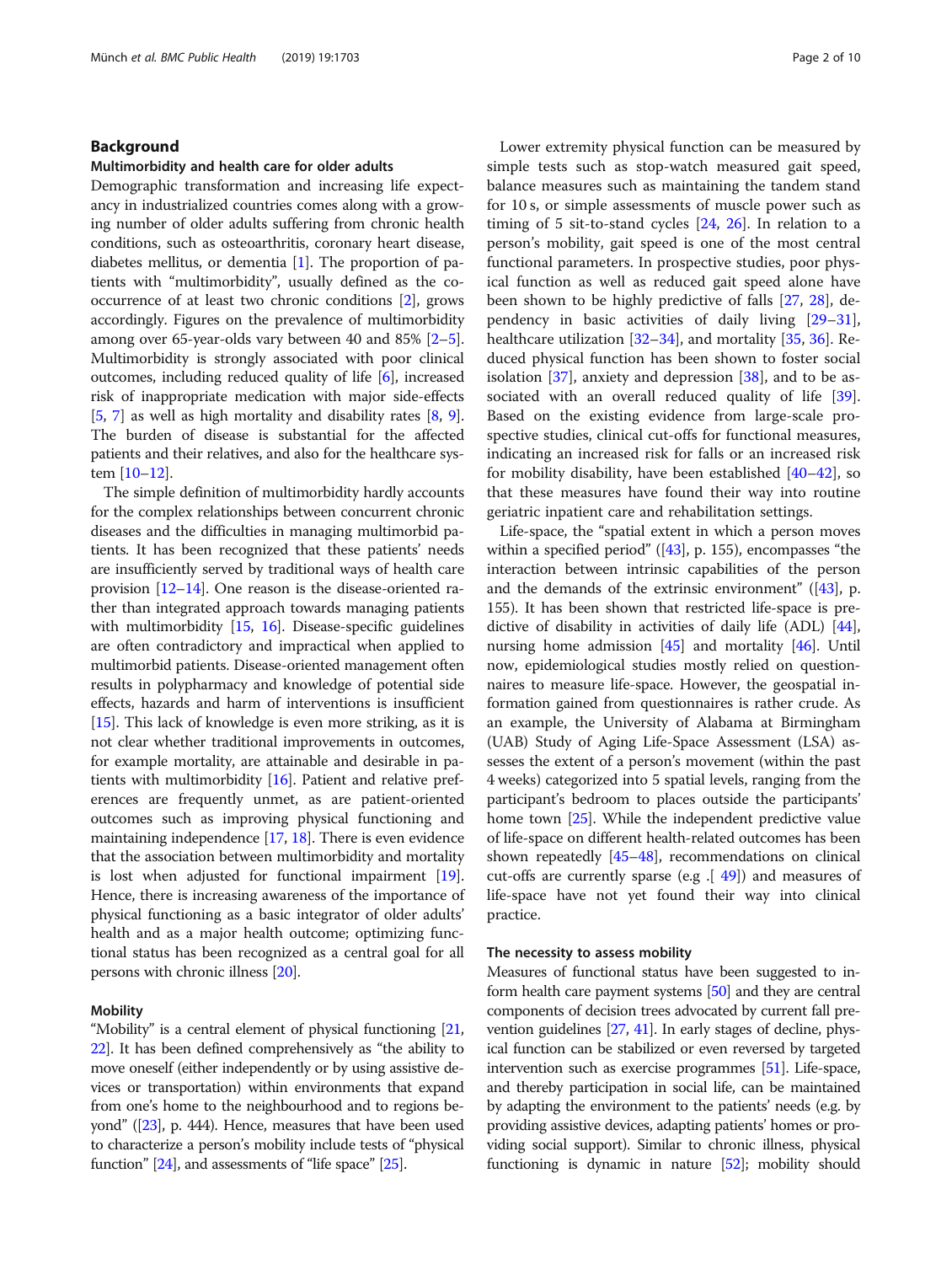therefore be routinely monitored to account for the dynamic interactions between physiological systems and the environments of daily life over time. It has even been suggested that functional status should be considered the "sixth vital sign" in addition to the conventional vital signs (body temperature, pulse etc.) [\[20](#page-8-0), [53](#page-9-0), [54](#page-9-0)].

# The general practitioner's practice – an opportunity for targeting older adults' mobility

As mentioned, physical function tests have found their way into routine geriatric inpatient care and rehabilitation settings, but general practitioners (GPs) do not routinely assess physical function as part of their older patients' management [[55](#page-9-0), [56\]](#page-9-0). This deficiency in administering assessments might occur for a number of reasons: physical function assessments (e.g. the measurement of 4 m gait speed) require standardized equipment, space and training; they are time- and therefore cost-intensive. There is a lack of reimbursement and particularly in patients with multiple chronic conditions, GPs have to weigh the realization of functional assessments against other preventive and therapeutic services [\[57,](#page-9-0) [58](#page-9-0)]. These considerations are in contrast to the ideal position that GPs would have to monitor their older patients' mobility. GPs are among the few persons who have regular access to community-dwelling and mobility-limited older adults [[59](#page-9-0), [60](#page-9-0)]; they often have established long-lasting, ongoing and trusting relationships with their older patients [[61](#page-9-0)]. GPs are also able to appraise the results of a mobility assessment against the background of their patients' overall health status and medical history.

# New opportunities offered by modern technologies – observing mobility in the "real-life" setting

Modern technologies such as Global Navigation Satellite Systems (GNSS) – including various satellite systems such as GPS, GLONASS, Galileo and Beidou – and inertial measurement units (IMUs) – including accelerometer, gyroscope and magnetometer – offer the chance to implement measures of mobility (physical function and life-space) into routine primary health care and to follow-up on older patients' mobility over time. In contrast to traditional assessment tools, these technologies allow for observation of older adults function in real-life settings and in interaction with their environment  $[62, 63]$  $[62, 63]$  $[62, 63]$  $[62, 63]$ . It has been criticized in the past that laboratory-based functional assessments only have limited value in predicting older adults' real-life mobility behaviour [\[64](#page-9-0)]. GNSS technology and IMUs are nowadays embedded in every modern smartphone, a device that has become popular and shows much promise in improving the health care of older adults. High availability,

objectivity and low additional costs might facilitate widespread future use.

While high-end, handheld GPS devices can achieve decimetre accuracy, typical consumer GPS devices or smartphones will achieve best-case accuracies of 2–3 m under normal conditions [[65](#page-9-0)]. Latest smartphone models are also meant to achieve decimeter-level positioning accuracy in post-processing mode, due to the ability to use dual frequency GPS/GALILEO [\[66\]](#page-9-0). That is, consumerlevel products are starting to reach a positioning accuracy level where accurate and robust movement parameter derivation (e.g. distance, speed, acceleration etc.) is becoming feasible, particularly for distances that exceed the GPS error by at least one order of magnitude, that is, several dozens to some hundred meters. So far, however, the use of GPS-derived movement parameters to quantify physical performance has mainly been limited to team sports [[67](#page-9-0), [68\]](#page-9-0). In the health sciences, most applications have been confined to using GPS fixes to estimate individuals' life-spaces [[69](#page-9-0)], often linking these to active transport and body weight [\[70](#page-9-0)]. There are few reports on applications of GPS-derived movement parameters in patient populations. A limited number of studies have shown the reliability and applicability of GPS-derived measures in a sample of patients with peripheral arterial disease [\[71](#page-9-0), [72\]](#page-9-0).

Locomotion speed can already be accurately extracted from IMU readings over shorter distances [[73](#page-9-0), [74](#page-9-0)]. Since GPS and IMUs are standard components of contemporary smartphones, there is potential for smartphone-based measurements to replace or complement traditional – usually stopwatch timed – walking tests over short distances (e.g. 10 m). In contrast to GPS devices, IMUs do not require satellites visibility, i.e. they can be used both indoors and outdoors. On the other hand, GPS is the optimal method to determine locations over longer periods of time, and therefore the optimal method to assess lifespace mobility.

#### Steps to be taken

Though the sources quoted above have demonstrated the potential of GPS- and IMU-derived measures, they still have to be adapted to the new context and tested for their reliability, validity, applicability and acceptance before they can be routinely used by GPs to monitor their patients' mobility (physical function and life-space). There is also a need to evaluate how GPS- and IMUderived mobility measures relate to traditional physical function tests.

# Methods and design

# Aims and objectives

The overall goal of the MOBITEC-GP project is to provide GPs with the possibility to assess their older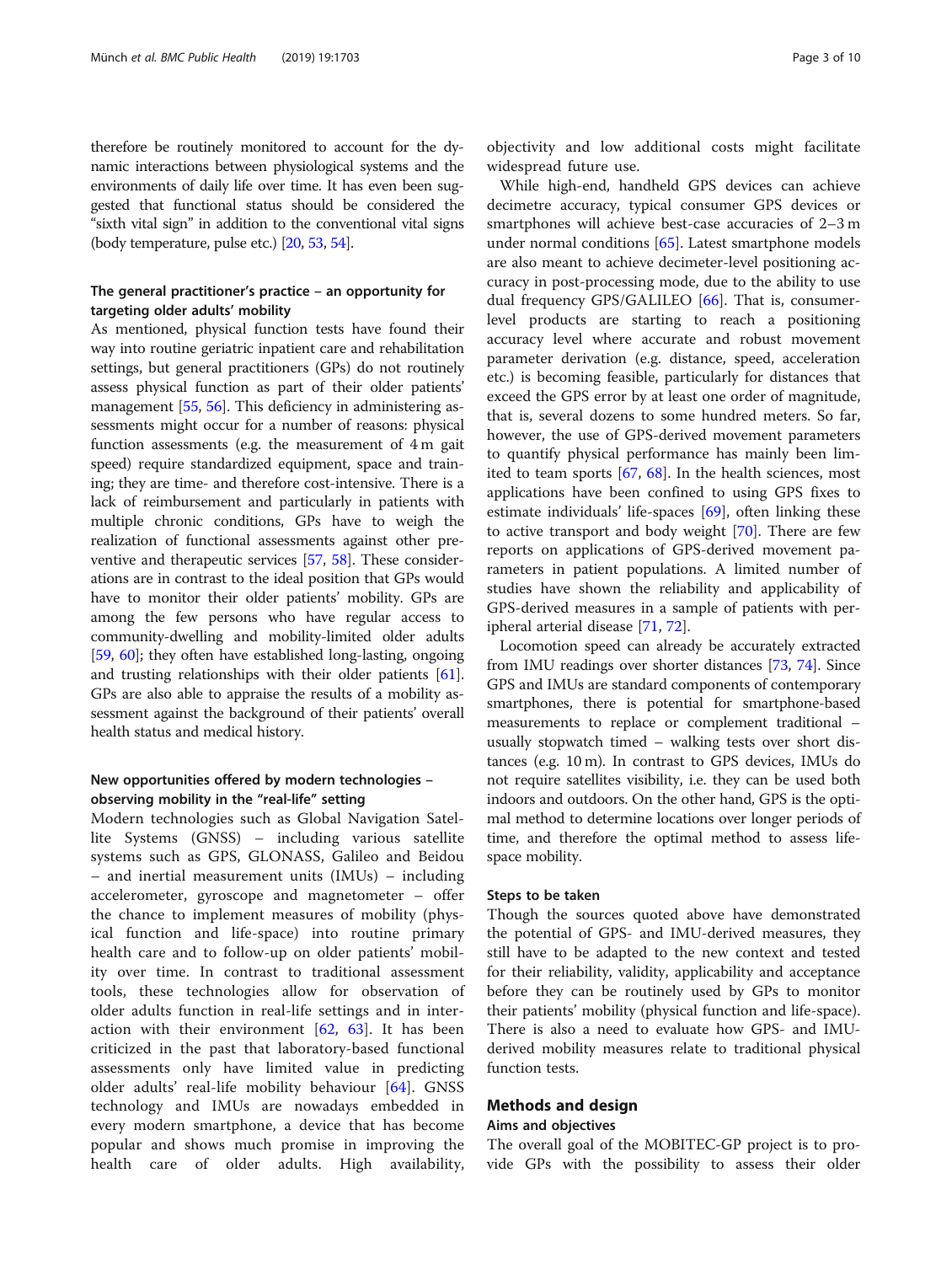patients' mobility using a collection of different mobility parameters (related to physical function and life space).

The aims of the project are:

- 1. To develop an easy-to-use GPS- and IMU-based smartphone application that allows GPs to quantify and appraise their older patients' mobility ("Development");
- 2. To evaluate the application's validity and reliability ("Study 1");
- 3. To evaluate the new tools' applicability and acceptance among GPs and patients ("Study 2″).

An iterative development and evaluation process is required to fulfil all aims; it is illustrated in Fig. 1. The development phases include requirement analyses among GPs, patients and experts. While the first development phase focuses on the app's measurement properties, the second development phase focusses on user interface design. The app will be specifically designed to create a patient-GP partnership, i.e. the patient collects data of daily functioning and the GP interprets and explains the data to the patient, and plans the necessary measures (such as referral to a comprehensive fall risk assessment or to an exercise programme, home adaptations or

provision with adaptive devices) together with the patient.

Specific objectives of Study 1 are:

- 1) To assess the test-retest reliability of GPS/IMU-derived physical function measures (smartphone, medium-accuracy GPS/IMU device, high-end GPS device; see section 'Measurements in Study 1' below) obtained during standardized short-distance mobility tasks (10 m and 50 m walks; "short distance controlled condition") and their validity against "gold standard" (timing, video-recording).
- 2) To assess the test-retest reliability of GPS/IMU-derived physical function measures (smartphone, medium-accuracy GPS/IMU device, high-end GPS device) obtained during a standardized longdistance mobility task (400 m walk on a given track; "long-distance controlled condition") and their validity against "gold standard" (timing, videorecording).
- 3) To assess the test-retest reliability of GPS/IMU-derived physical function measures (smartphone, medium-accuracy GPS/IMU device, high-end GPS device) obtained during a semi-standardized mobility task (30-min stroll in the park; "semi-controlled

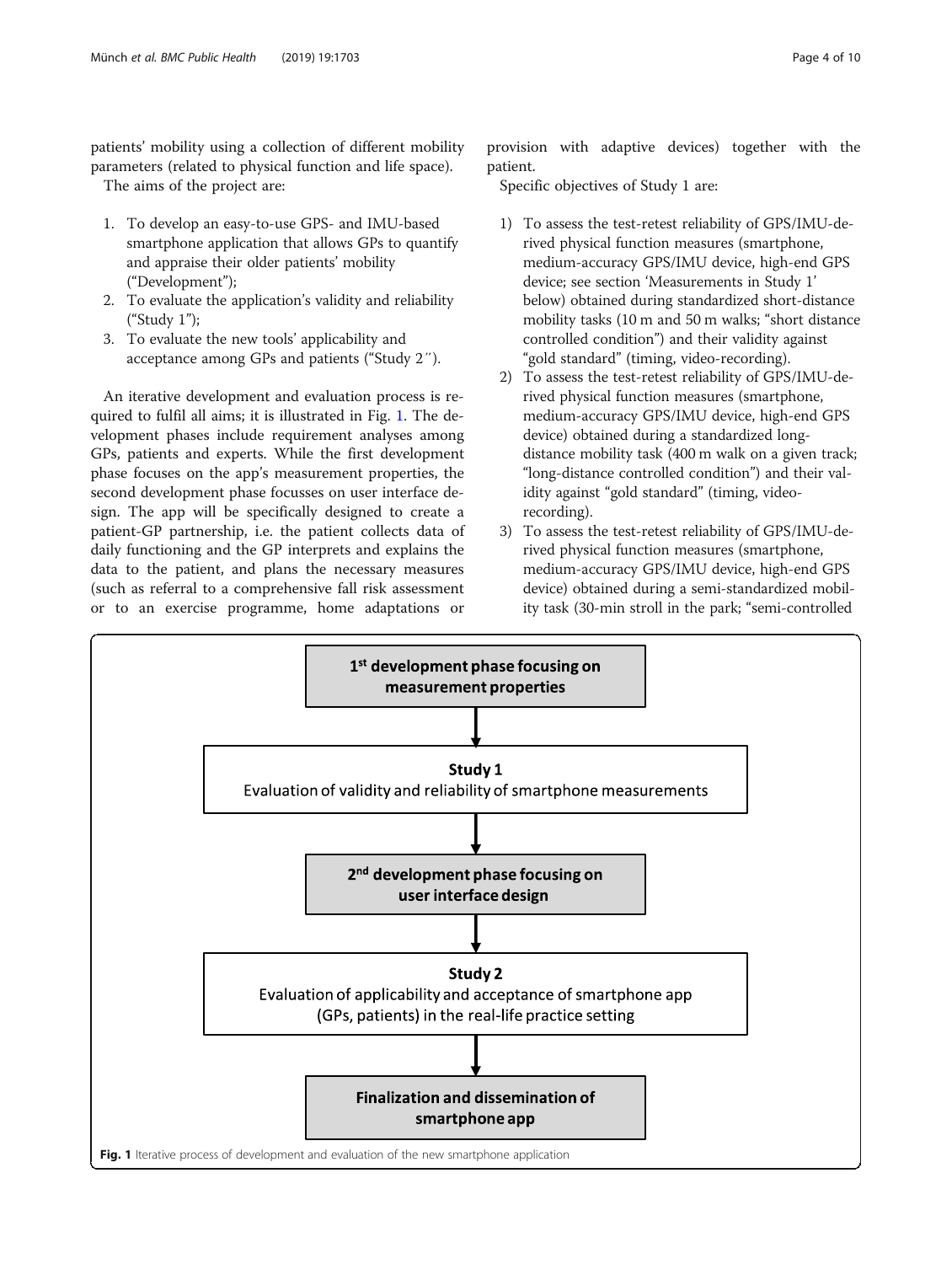condition") and their concurrent validity (against traditional physical function tests).

- 4) To assess the test-retest reliability of GPS/IMU-derived life-space measures (smartphone, mediumaccuracy GPS/IMU-device) during a one-week measurement period around participants' homes (uncontrolled "real-life" condition) and their concurrent validity (against traditional physical function tests).
- 5) To assess whether measurement properties (validity, reliability) vary by key participant characteristics (including demographic characteristics, anthropometrics, and physical function measures).
- 6) To assess whether measurement results (physical function and life-space) vary by key participant characteristics (including demographic characteristics, physical activity level, gait efficacy, fall status, and morbidity) to generate hypotheses for subsequent large-scale epidemiological studies.
- 7) To assess the inter-instrument agreement between a high-end GPS device, a medium-accuracy GPS/ IMU device and three different smartphone models, including agreement between the different smartphone models and agreement between smartphone wearing locations.
- 8) To define cut-offs for indicators of different mobility levels against established clinical cut-offs based on traditional physical function measures (from existing epidemiological studies and current fallprevention guidelines).

Specific objectives of Study 2 are:

- 9) To assess the clinical applicability of unsupervised GPS/IMU measurements with the smartphone (fitted with the new application) in the real-life general practice setting.
- 10) To assess usability and acceptance by GPs and patients.
- 11) To assess participant characteristics that are associated with the proportion of clinically usable unsupervised GPS/IMU measurements.

# Design

Study 1 and Study 2 will both be observational. Study 1 will be a validity and reliability study. At baseline  $(T_0)$ , a battery of tests (visit at study center) as well as a 1-week measurement around participants' homes will be performed. Cross-sectional analyses of baseline values will be used to evaluate validity of the GPS and IMU-based measurements as well as the inter-instrument agreement between devices of different accuracy levels as well as between different smartphone models. Participants will

be assessed again 1 week after the initial assessment  $(T_1)$ to evaluate test-retest-reliability of the GPS/IMU measurements.  $T_1$  includes a visit at the study center and a 1-week measurement around participants' homes.

Study 2 will be an applicability study: Patients equipped with a smartphone (fitted with the new application) will independently perform mobility measurements around their homes for 1 week. The proportion of technically satisfactory GPS/IMU recordings will be determined. Reasons for unsuccessful recordings will be assessed and analysed. Usability and acceptance by GPs and patients will be evaluated.

### Inclusion criteria

Both studies target community-dwelling older patients from general practice with multiple chronic conditions, aged 65 or above. The target number of participants for Study 1 is 72, the target number of participants for Study 2 is 60. Participants have to be diagnosed (self-report) with at least two of the following chronic diseases (according to the "Self-Administered Comorbidity Questionnaire" (SCQ) [\[75](#page-9-0), [76\]](#page-9-0)): heart disease, high blood pressure, lung disease, diabetes, ulcer or stomach disease, kidney disease, anemia or other blood disease, cancer, depression, osteoarthritis, degenerative arthritis, back pain and/or rheumatoid arthritis. Participants have to be able to perform a 30-min outdoor walk at their own pace, with or without breaks, with or without walking aid, but without the help of another person (self-report). Persons who are incapable of judgment and persons who are unable to follow procedures or have insufficient knowledge of the German language will be excluded. Participants will have to provide written informed consent.

### Recruitment

The recruitment strategy will be twofold. On one hand, participants will be recruited through GP practices. Patients who attend their GP within a given timeframe, are capable of judgement and aged 65 or above will be asked by the GP for their general interest in participating in a study on "mobility". If they agree they will be informed about the study and assessed for eligibility by a research team member. All eligible patients will be invited to participate. On the other hand, participants will be recruited through presentations about the project in local senior citizen gatherings, individual invitations to persons who expressed interest in participating in studies from our institute, as well as handing out information brochures about the study and individually approaching older adults in settings such as pharmacies, churches, and senior sports groups.

GP practices will be recruited from a network of practices associated with the Center of Primary Health Care, University of Basel.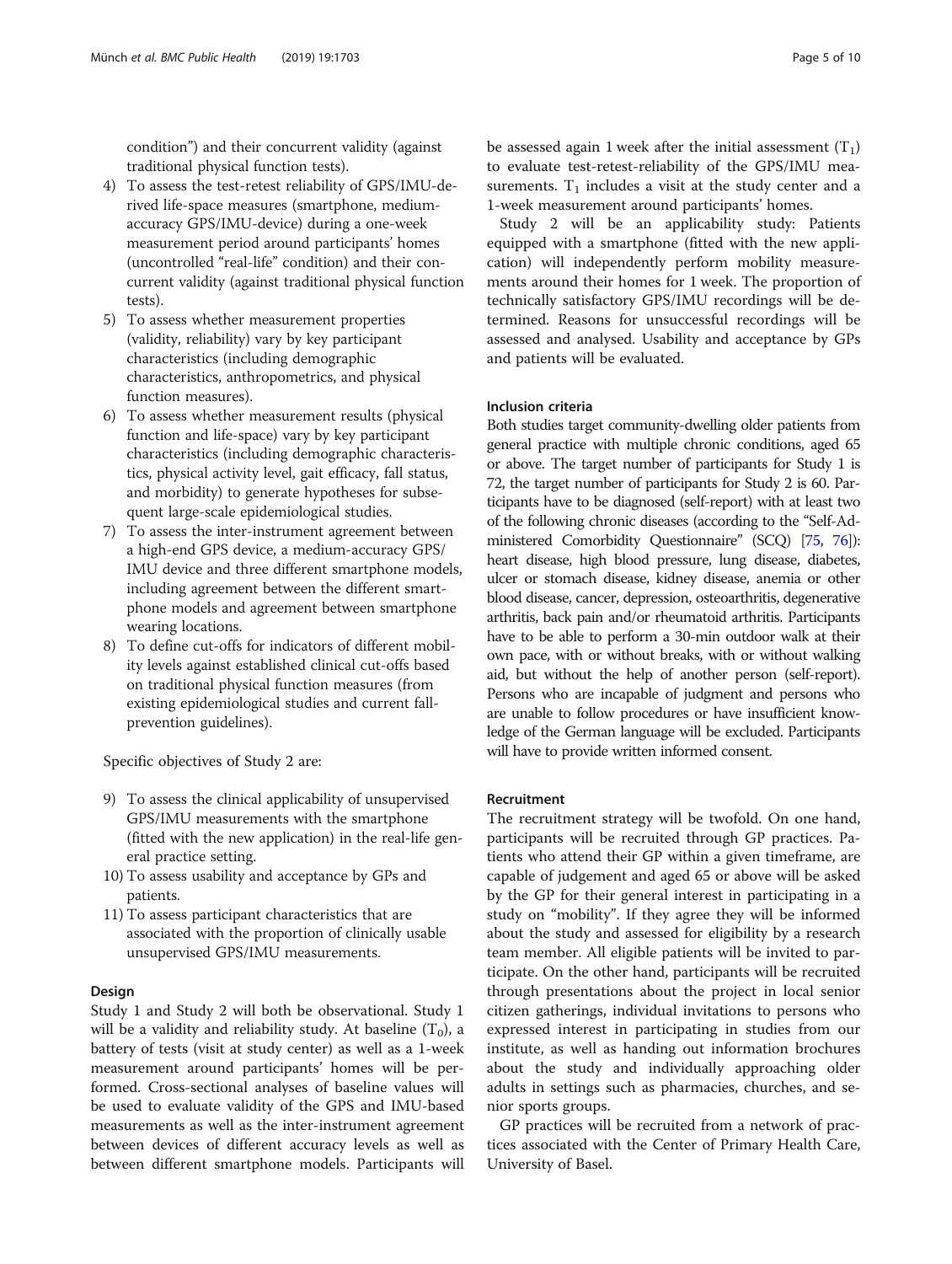# Ethical considerations and ethical approval

The performed measurements will only include everyday tasks (such as walking at preferred, habitual pace or rising from a chair), so that they do not involve an increased cardiovascular or musculoskeletal risk compared to everyday activity. During the walking tests, participants will be allowed to take a break at any time.

The new smartphone application will be designed in a way that GPs are only provided with summary measures of physical function and life-space mobility. GPs will not have an insight into the raw movement data or locations that older adults have visited.

The research is carried out in compliance with the Helsinki Declaration. Data generation, transmission, storage and analysis of health related personal data will follow the current Swiss legal requirements for data protection. The project was approved by the Ethics Committee of Northwestern and Central Switzerland (EKNZ) (Reg.-No. 2018–02257).

# Measurements in study 1

# GPS and IMU-based measures

GPS and IMU-based measurements will take place at two points in time  $(T_0$  and  $T_1$ ) at the study center. Four different mobility tasks including GPS and IMU-based measurements will be performed. Tasks a) to c) will take place at the study center; Task d) will take place in the week immediately after each visit around participants' homes. The devices used in Study 1 will include a highend GPS device (Trimble GeoExplorer 5 T, Trimble Inc., Sunnyvale, CA, USA); a medium accuracy GPS/IMU device (uTrail, CDD Ltd., Athens, Greece) and three different models of contemporary dual-antenna smartphones (Samsung Galaxy S8, Xiaomi Mi 8, Apple iPhone SE).

Task a): two supervised walks of 10 m and 50 m length, at self-selected, habitual pace on an outdoors athletics track (short-distance controlled condition). These tasks will be videotaped (Garmin VIRB XE, Garmin Ltd., Olathe, KS, USA) and timed (light barrier system; BROWER Timing Systems, Draper, UT, USA). Participants will be equipped with the high-end GPS device, the medium accuracy GPS/IMU device and the three smartphones. The three different smartphone models will be worn at three different locations (waist belt, sling bag, and neck pouch). This will be used to assess the influence of wearing location and model on the results.

Task b): a supervised 400 m walk at self-selected, habitual pace on an outdoors athletics track (long-distance controlled condition). This task will also be videotaped and timed. Again, participants will be equipped with the high-end GPS device, the medium-accuracy GPS/IMU device and three smartphones.

Task c): an unsupervised 30-min stroll in a park at self-selected, habitual pace without a given track (semicontrolled condition). Participants will be equipped with the high-end GPS device, the medium-accuracy GPS/ IMU device and three smartphones.

Task d): a one-week measurement period around participants' homes without any specified tasks (uncontrolled "real-life" condition). Participants will be equipped with an uTrail device, a smartphone (random choice of 1 of the 3 models) and a wrist-worn activity tracker (see section 'Traditional physical function tests and physical activity' below).

During all tasks, participants will be allowed to stop and rest any time. There will be no recommendation about minimum or maximum duration of stops. Weather conditions (temperature and cloud cover) will be documented at  $T_0$  and  $T_1$ ; these parameters will be considered for sensitivity analyses as they might affect reliability.

Data processing will include:

Tasks a) and b): Gait speed (average, average per section, and maximum), number of steps, number and duration of stops, and greatest distance between stops will be derived from the raw GPS/IMU data. Average gait speed (distance/time) and number of steps will also be derived from timing and video recording.

Task c): Gait speed (average, average per section, and maximum), number of steps, number and duration of stops, and greatest distance between stops will be derived from the raw GPS/IMU data.

Task d): Previously suggested approaches to derive summary measures of life-space from GPS data will be used (including convex hull and standard deviation ellipse) [[77](#page-9-0)].

# Traditional physical function tests and physical activity

In addition to the GPS/IMU-based measurements, physical function will also be assessed by a battery of traditional functional geriatric tests at  $T_0$  (before the GPS/ IMU measurements) at the study center: short physical performance battery [[24\]](#page-8-0), single-leg stance [\[78\]](#page-9-0), timed "Up & Go" [[26\]](#page-8-0), and grip strength (Jamar plus dynamometer, Sammons Preston, Bolingbrook, IL) [[79](#page-9-0)]. Additionally, habitual physical activity will be assessed by the use of a wrist-worn activity tracker (vivofit 2, Garmin Ltd., Olathe, KS, USA) the week after  $T_0$ .

# Further measures

The following participant characteristics will be assessed within the baseline  $(T_0)$  assessment (self-report): sex, age, residential area (urban, suburban or rural), living condition (alone or with someone else), socio-economic status (financial hardship and years of education), current walking ability (no walking aid, cane or rollator), frequency of falls (12-month recall) [\[80\]](#page-9-0), sports participation [\[81](#page-9-0)], gait efficacy (modified Gait Efficacy Scale)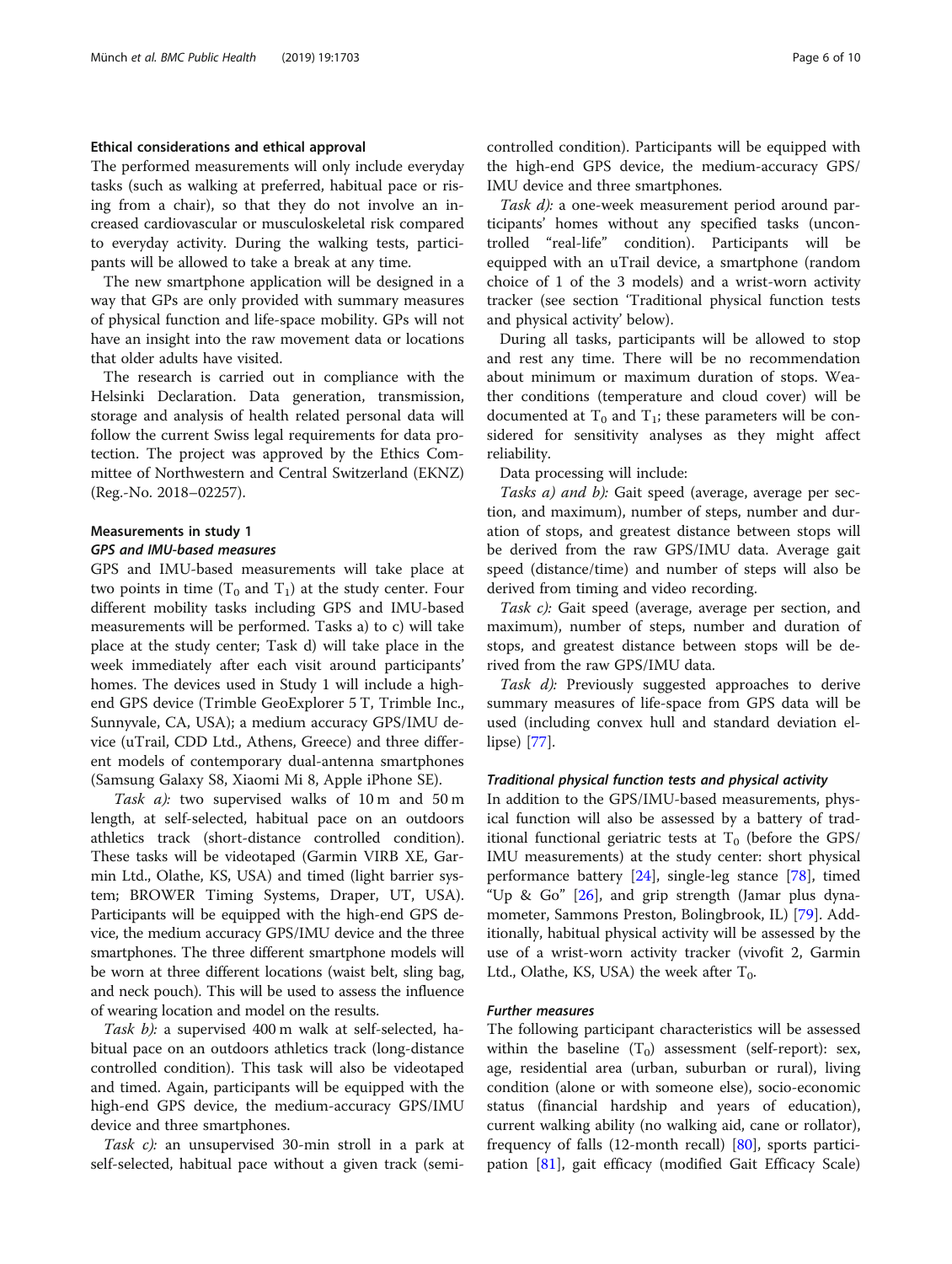[[82,](#page-9-0) [83](#page-9-0)], perceived health status and disability (WHO-DAS 2.0 12-item version) [\[84](#page-9-0)], and chronic diseases (according to the inclusion criteria, see above). Height and weight will be measured by a trained assessor.

Participants will be given a diary for the one-week measurement, where they will note how often they left their homes, if they carried the GPS device and smartphone and if they have worn the activity tracker for at least 10 h a day.

# Measurements in study 2

# Smartphone measurements

Study 2 will use smartphones fitted with the newly developed application. Patients will be instructed by a research team member on how to use the application. The application will be mostly self-explaining. Participants will be asked to take along the smartphone fitted with the application for a 1-week period. They should independently perform one continuous GPS/IMU measurement during a 30-min stroll in a park of their choice at self-selected, usual pace (to determine gait speed). Furthermore, participants' position will be recorded by GPS over this period to determine life-space.

#### Further measures

Sex, age, height and weight, residential area (urban, suburban or rural; self-reported) and current walking ability (self-reported) will be documented. After finishing the 1 week measurements, participants will be contacted by a research member and they will be asked to rate the usability of the tool.

Furthermore, aggregated results will be presented to participating GPs. They will be asked to rate the usability of the tool and the usefulness of the obtained information.

#### Statistical analyses

Participant characteristics (demographics, history of falls, chronic conditions etc.) will be analysed descriptively.

#### Study 1

Objectives 1 and 2 Test-retest reliability and validity will be assessed by calculating Intraclass Correlation Coefficients (ICCs) [\[85\]](#page-9-0). Agreement will also be assessed by performing Bland-Altman-Analyses [\[86](#page-9-0)]. In addition to ICCs, recently developed information-based measures to quantify reliability will be considered [\[87\]](#page-9-0).

Objectives 3 and 4 Test-retest reliability will be assessed by calculating ICCs [\[85\]](#page-9-0) (as well as information-based measures [\[87\]](#page-9-0)). Again, Bland-Altman-Analyses will be performed [\[86](#page-9-0)]. Concurrent validity will be assessed by Objective 5 The above mentioned estimation procedures will be performed stratified by subgroups (based on demographic characteristics, anthropometrics, and physical function measures).

Objective 6 Measures of physical function and lifespace will be analysed (descriptive statistics and 95% confidence intervals) for the total sample and stratified by subgroups (based on demographic characteristics, physical activity level, gait efficacy, and morbidity).

Objective 7 Inter-instrument agreement (as well as agreement between wearing locations) will be assessed by calculating ICCs [[85\]](#page-9-0) (as well as information-based measures [[87\]](#page-9-0)) and by performing Bland-Altman-Analyses [[86](#page-9-0)].

Objective 8 Inter-rater agreement between levels of mobility based on traditional measures and the new smartphone-based measures will be assessed using Cohen's Kappa [[88\]](#page-9-0). Optimal cut-offs for the new measures will be chosen such that Cohen's Kappa is maximized.

# Study 2

Objective 9 The proportion (with 95% confidence interval) of satisfactory recordings (according to predefined criteria) [[71\]](#page-9-0) for the estimation of both life-space (continuous 1-week measurement) and physical function (30-min stroll in the park) will be calculated and presented for the total sample as well as stratified by relevant subgroups (defined based on findings of Study 1). Reasons for unsatisfactory recordings will be analysed. Furthermore, the obtained physical function and lifespace data will be analysed descriptively for the total sample and stratified by relevant subgroups.

Objective 10 Acceptance by GPs and patients will be analysed by descriptive statistics.

Objective 11 Logistic regression models will be used to assess participant characteristics that are associated with the proportion of satisfactory recordings.

# Sample size calculation Study 1

The primary analysis is the estimation of the ICC (95% confidence interval) between the  $T_0$  and  $T_1$  value of the GPS/IMU-derived average walking speed during the 30 min stroll in the park. To estimate an ICC of 0.9 with an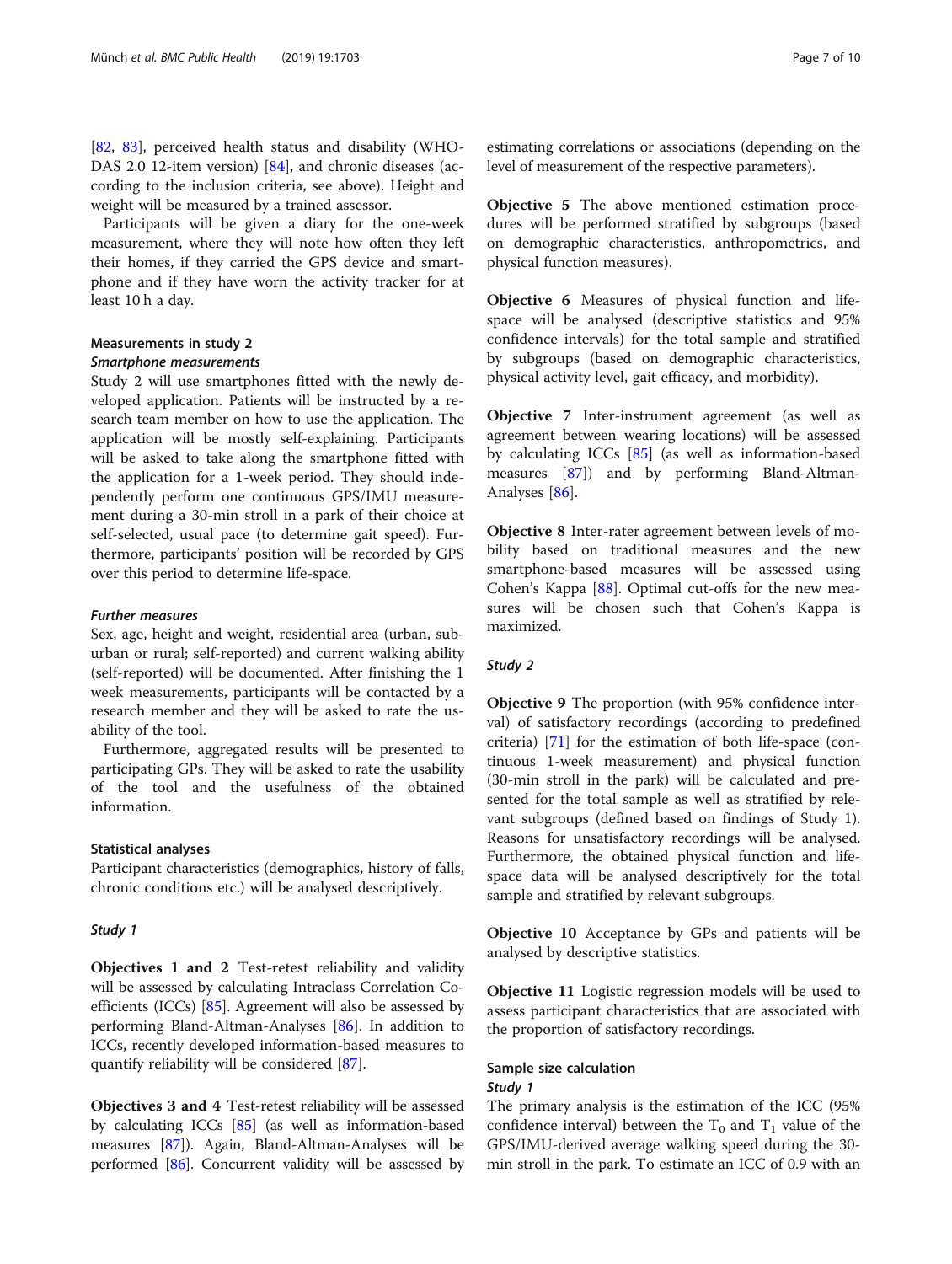<span id="page-7-0"></span>expected 95% confidence interval width of 0.1, 61 patients will be necessary (underlying assumption based on results of Gernigon et al. [[72](#page-9-0)]) [[89\]](#page-9-0). Accounting for an anticipated drop-out rate of 15%, the target sample size is 72.

# Study 2

The primary analysis is the estimation of the proportion of satisfactory GPS recordings from the 30-min stroll in the park. Assuming that 80% of GPS measurements will be successful (based on results of Gernigon et al. [[71](#page-9-0)] (85%), but being more conservative due to the higher age and morbidity of participants in our study), 60 patients are needed to achieve an expected width for a 95% confidence interval of 0.2. We will use the Wilson interval which is an improvement over the traditional Wald-type interval [[90\]](#page-9-0). No drop-outs are assumed for this study because there is no follow-up.

# Discussion

MOBITEC-GP will provide the prerequisites for a novel tool for primary health care, offering GPs the opportunity to routinely assess their older adult patients' mobility and to recognize impending needs within pre-clinical stages of decline.

Making use of technologies that are embedded in smartphones offers a cost-effective opportunity as these devices are already available and no "extra device" is needed. The proportion of smartphone owners in the population is growing rapidly: between 2013 and 2018 it has increased from 70 to 90% in the general Swiss population [\[91](#page-9-0)]. Even though an US survey (2015) has shown that the proportion of smartphone users among those aged 65+ (27%) is still markedly lower than in the younger age categories (54% in those aged 50 to 64) [[92\]](#page-9-0), it can be expected that smartphone use in old age will increase in the future – substantially but not exclusively due to the aging of middle aged smartphone users [\[92](#page-9-0)]. A recent survey among patients after surgery showed that even though older patients were less likely to have a smartphone, they were just as interested and willing as their younger counterparts to engage with mobile health technologies [[93\]](#page-9-0).

Furthermore, the measurement as designed in MOBITEC-GP do not need supervision and thus are not personnel consuming. This will facilitate the use of these measures in primary health care as well as in future large-scale cohort studies, aiming to determine or confirm clinical cut-offs for targeted intervention. The advent of electronic medical records will provide an opportunity to link in situ mobility monitoring with medical records and to integrate algorithms that automatically detect critical values for fall risk and social isolation. The new tool could also provide an objective measure for other health care professionals, such as social workers, occupational therapists or physiotherapists, when life-changing decisions such as moving into a nursing home have to be made; or alternatively, ambulatory services have to be planned in order to enable older adults to stay in their own homes. Finally, the new tool might facilitate further research on the relationship between older adults' functioning and their (geographical and social) environment.

#### **Abbreviations**

GNSS: Global Navigation Satellite Systems; GP: General Practitioner; GPS: Global Positioning System; ICC: Intraclass Correlation Coefficient; IMU: Inertial Measurement Unit

#### Acknowledgements

Not applicable.

#### Authors' contributions

Conceptualisation of the project and funding acquisition: TH (Principal Investigator), RW, HH, AZ, DI, AS-T, EP and TR. Contribution to study design: all authors. Implementation of study, quality assurance and supervision: TH and RW. Project management: TH, MM and EG. Recruitment and support of GPs: AZ and JM. Recruitment of participants: MM and EG. Data collection and data management: MM and EG. Technical design of smartphone app and data processing steps: RW, HH, AS and LC. Programming of smartphone app: AS. Processing of GPS and IMU data: AS and LC. Statistical analysis plan: DI and TH. Manuscript draft: TH, RW, HH, DI and MM. Critical revision and final approval of manuscript: all authors.

#### Funding

This project is financed by the Velux Stiftung (TH; Project No. 1155). Funders have no role in the study design and execution of the study, analysis, and interpretation of data and in writing the manuscript.

#### Availability of data and materials

After completion of the project, data will be available from the corresponding author on reasonable request. The source code of the app as well as the analysis software will be publicly available as 'open source'.

#### Ethics approval and consent to participate

MOBITEC-GP follows the principles of the Declaration of Helsinki. The Ethics Committee of Northwestern and Central Switzerland (EKNZ) approved the project (Reg.-No. 2018–02257). All participants have to provide written informed consent.

# Consent for publication

Not applicable.

#### Competing interests

The authors declare that they have no competing interests.

#### Author details

<sup>1</sup>Department of Sport, Exercise and Health, Division of Sports and Exercise Medicine, University of Basel, Birsstrasse 320 B, 4052 Basel, Switzerland. <sup>2</sup>Geographical Information Systems Unit, Department of Geography University of Zürich, Zürich, Switzerland. <sup>3</sup>Gerontology Research Center and Faculty of Health Sciences, University of Jyväskylä, Jyväskylä, Finland. <sup>4</sup>Center for Primary Health Care, University of Basel, Basel, Switzerland.

### Received: 5 December 2019 Accepted: 11 December 2019 Published online: 19 December 2019

#### References

- 1. Marengoni A, Angleman S, Melis R, Mangialasche F, Karp A, Garmen A, Meinow B, Fratiglioni L. Aging with multimorbidity: a systematic review of the literature. Ageing Res Rev. 2011;10(4):430–9.
- 2. van den Akker M, Buntinx F, Metsemakers JFM, Roos S, Knottnerus JA. Multimorbidity in general practice: prevalence, incidence, and determinants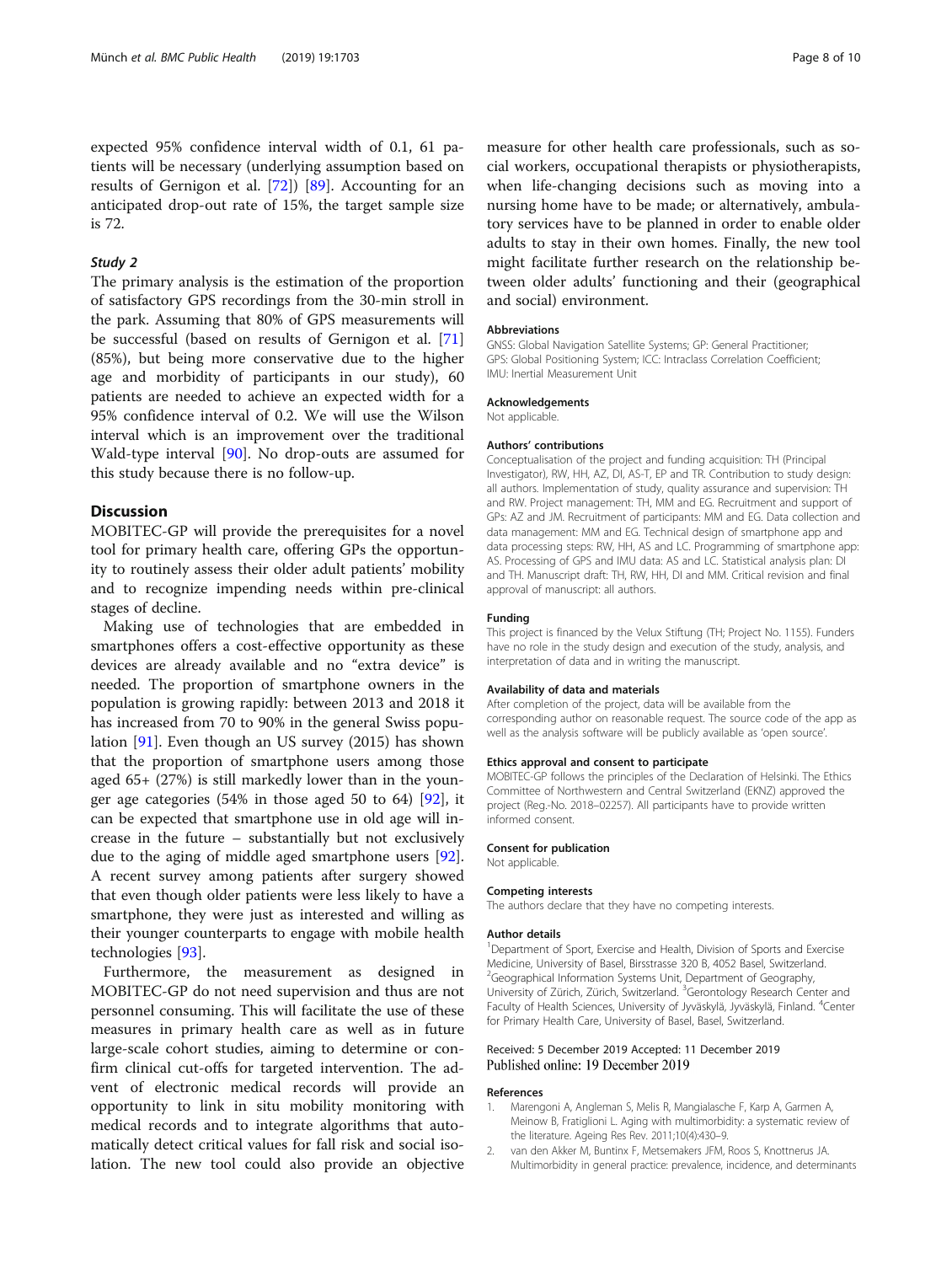<span id="page-8-0"></span>of co-occurring chronic and recurrent diseases. J Clin Epidemiol. 1998;51(5): 367–75.

- 3. Fortin M, Bravo G, Hudon C, Vanasse A, Lapointe L. Prevalence of multimorbidity among adults seen in family practice. Ann Fam Med. 2005;  $3(3) \cdot 223 - 8$
- 4. Weiss CO, Boyd CM, Yu QL. Patterns of prevalent major chronic disease among older adults in the United States. JAMA. 2007;298(10):1160–2.
- 5. Kostev K, Jacob L. Multimorbidity and polypharmacy among elderly people followed in general practices in Germany. Eur J Intern Med. 2018;55:66–8.
- 6. Fortin M, Bravo G, Hudon C, Lapointe L, Dubois MF, Almirall J. Psychological distress and multimorbidity in primary care. Ann Fam Med. 2006;4(5):417–22.
- 7. Zhen CL, Sangl J, Bierman AS, Miller MR, Friedman B, Wickizer SW, Meyer GS. Potentially inappropriate medication use in the community-dwelling elderly - findings from the 1996 medical expenditure panel survey. JAMA. 2001;286(22):2823–9.
- 8. Gijsen R, Hoeymans N, Schellevis FG, Ruwaard D, Satariano WA, van den Bos GAM. Causes and consequences of comorbidity: a review. J Clin Epidemiol. 2001;54(7):661–74.
- 9. Pompei P, Charlson ME, Douglas RG. Clinical assessments as predictors of one year survival after hospitalization - implications for prognostic stratification. J Clin Epidemiol. 1988;41(3):275–84.
- 10. Rochon PA, Katz JN, Morrow LA, McGlincheyBerroth R, Ahlquist MM, Sarkarati M, Minaker KL. Comorbid illness is associated with survival and length of hospital stay in patients with chronic disability - a prospective comparison of three comorbidity indices. Med Care. 1996;34(11):1093–101.
- 11. Flocke SA, Frank SH, Wenger DA. Addressing multiple problems in the family practice office visit. J Fam Pract. 2001;50(3):211–6.
- 12. Epping-Jordan JE, Pruitt SD, Bengoa R, Wagner EH. Improving the quality of health care for chronic conditions. Qual Saf Health Care. 2004;13(4):299–305.
- 13. Bodenheimer T, Wagner EH, Grumbach K. Improving primary care for patients with chronic illness. JAMA. 2002;288(14):1775–9.
- 14. Wagner EH, Bennett SM, Austin BT, Greene SM, Schaefer JK, Vonkorff M. Finding common ground: patient-centeredness and evidence-based chronic illness care. J Altern Complement Med. 2005;11(Suppl 1):S7–15.
- 15. Tinetti ME, Bogardus ST Jr, Agostini JV. Potential pitfalls of diseasespecific guidelines for patients with multiple conditions. N Engl J Med. 2004;351(27):2870–4.
- 16. Tinetti ME, Fried T. The end of the disease era. Am J Med. 2004;116(3): 179–85.
- 17. Boyd CM, Darer J, Boult C, Fried LP, Boult L, Wu AW. Clinical practice guidelines and quality of care for older patients with multiple comorbid diseases: implications for pay for performance. JAMA. 2005;294(6):716–24.
- 18. Fried TR, Tinetti ME, Iannone L, O'Leary JR, Towle V, Van Ness PH. Health outcome prioritization as a tool for decision making among older persons with multiple chronic conditions. Arch Intern Med. 2011;171(20):1854–6.
- 19. St John PD, Tyas SL, Menec V, Tate R. Multimorbidity, disability, and mortality in community-dwelling older adults. Can Fam Physician. 2014; 60(5):e272–80.
- 20. Bierman AS. Functional status: the six vital sign. J Gen Intern Med. 2001; 16(11):785–6.
- 21. Satariano WA, Guralnik JM, Jackson RJ, Marottoli RA, Phelan EA, Prohaska TR. Mobility and aging: new directions for public health action. Am J Public Health. 2012;102(8):1508–15.
- 22. World Health Organisation. International classification of functioning, disability and health: ICF. Geneva: WHO; 2001.
- 23. Webber SC, Porter MM, Menec VH. Mobility in older adults: a comprehensive framework. Gerontologist. 2010;50(4):443–50.
- 24. Guralnik JM, Simonsick EM, Ferrucci L, Glynn RJ, Berkman LF, Blazer DG, Scherr PA, Wallace RB. A short physical performance battery assessing lower-extremity function - association with self-reported disability and prediction of mortality and nursing-home admission. J Gerontol. 1994; 49(2):M85–94.
- 25. Baker PS, Bodner EV, Allman RM. Measuring life-space mobility in community-dwelling older adults. J Am Geriatr Soc. 2003;51(11):1610–4.
- 26. Podsiadlo D, Richardson S. The timed "up & go" a test of basic functional mobility for frail elderly persons. J Am Geriatr Soc. 1991;39(2):142–8.
- 27. Moyer VA, Force USPST. Prevention of falls in community-dwelling older adults: U.S. Preventive Services Task Force recommendation statement. Ann Intern Med. 2012;157(3):197–204.
- 28. Montero-Odasso M, Schapira M, Soriano ER, Varela M, Kaplan R, Camera LA, Mayorga LM. Gait velocity as a single predictor of adverse events in healthy

seniors aged 75 years and older. J Gerontol A Biol Sci Med Sci. 2005;60(10): 1304–9.

- 29. Lawrence RH, Jette AM. Disentangling the disablement process. J Gerontol B Psychol Sci Soc Sci. 1996;51(4):S173–82.
- 30. Guralnik JM, Ferrucci L, Simonsick EM, Salive ME, Wallace RB. Lowerextremity function in persons over the age of 70 years as a predictor of subsequent disability. N Engl J Med. 1995;332(9):556–61.
- 31. Rosano C, Newman AB, Katz R, Hirsch CH, Kuller LH. Association between lower digit symbol substitution test score and slower gait and greater risk of mortality and of developing incident disability in well-functioning older adults. J Am Geriatr Soc. 2008;56(9):1618–25.
- 32. von Bonsdorff M, Rantanen T, Laukkanen P, Suutama T, Heikkinen E. Mobility limitations and cognitive deficits as predictors of institutionalization among community-dwelling older people. Gerontology. 2006;52(6):359–65.
- 33. Reuben DB, Seeman TE, Keeler E, Hayes RP, Bowman L, Sewall A, Hirsch SH, Wallace RB, Guralnik JM. The effect of self-reported and performance-based functional impairment on future hospital costs of community-dwelling older persons. Gerontologist. 2004;44(3):401–7.
- 34. Cesari M, Kritchevsky SB, Penninx BW, Nicklas BJ, Simonsick EM, Newman AB, Tylavsky FA, Brach JS, Satterfield S, Bauer DC, et al. Prognostic value of usual gait speed in well-functioning older people--results from the health, aging and body composition study. J Am Geriatr Soc. 2005;53(10):1675–80.
- 35. Bernard SL, Kincade JE, Konrad TR, Arcury TA, Rabiner DJ, Woomert A, DeFriese GH, Ory MG. Predicting mortality from community surveys of older adults: the importance of self-rated functional ability. J Gerontol B Psychol Sci Soc Sci. 1997;52(3):S155–63.
- 36. Studenski S, Perera S, Patel K, Rosano C, Faulkner K, Inzitari M, Brach J, Chandler J, Cawthon P, Connor EB, et al. Gait speed and survival in older adults. JAMA. 2011;305(1):50–8.
- 37. Peel C, Baker PS, Roth DL, Brown CJ, Bodner EV, Allman RM. Assessing mobility in older adults: the UAB study of aging life-space assessment. Phys Ther. 2005;85(10):1008–19.
- 38. Vink D, Aartsen MJ, Schoevers RA. Risk factors for anxiety and depression in the elderly: a review. J Affect Disord. 2008;106(1–2):29–44.
- 39. Netuveli G, Wiggins RD, Hildon Z, Montgomery SM, Blane D. Quality of life at older ages: evidence from the English longitudinal study of aging (wave 1). J Epidemiol Community Health. 2006;60(4):357–63.
- 40. Vasunilashorn S, Coppin AK, Patel KV, Lauretani F, Ferrucci L, Bandinelli S, Guralnik JM. Use of the short physical performance battery score to predict loss of ability to walk 400 meters: analysis from the InCHIANTI study. J Gerontol A Biol Sci Med Sci. 2009;64(2):223–9.
- 41. Panel on Prevention of Falls in Older Persons AGS, British Geriatrics S. Summary of the Updated American Geriatrics Society/British Geriatrics Society clinical practice guideline for prevention of falls in older persons. J Am Geriatr Soc. 2011;59(1):148–57.
- 42. Shumway-Cook A, Brauer S, Woollacott M. Predicting the probability for falls in community-dwelling older adults using the timed up & go test. Phys Ther. 2000;80(9):896–903.
- 43. Tung JY, Rose RV, Gammada E, Lam I, Roy EA, Black SE, Poupart P. Measuring life space in older adults with mild-to-moderate Alzheimer's disease using mobile phone GPS. Gerontology. 2014;60(2):154–62.
- 44. Portegijs E, Rantakokko M, Viljanen A, Sipilä S, Rantanen T. Identification of older people at risk of ADL disability using the life-space assessment: a longitudinal cohort study. J Am Med Dir Assoc. 2016;17(5):410–4.
- 45. Sheppard KD, Sawyer P, Ritchie CS, Allman RM, Brown CJ. Life-space mobility predicts nursing home admission over 6 years. J Aging Health. 2013;25(6):907–20.
- 46. Boyle PA, Buchman AS, Barnes LL, James BD, Bennett DA. Association between life space and risk of mortality in advanced age. J Am Geriatr Soc. 2010;58(10):1925–30.
- 47. Xue QL, Fried LP, Glass TA, Laffan A, Chaves PH. Life-space constriction, development of frailty, and the competing risk of mortality: the Women's health and aging study I. Am J Epidemiol. 2008;167(2):240–8.
- 48. Lo AX, Brown CJ, Sawyer P, Kennedy RE, Allman RM. Life-space mobility declines associated with incident falls and fractures. J Am Geriatr Soc. 2014; 62(5):919–23.
- 49. Ullrich P, Werner C, Eckert T, Bongartz M, Kiss R, Feisst M, Delbaere K, Bauer JM, Hauer K. Cut-off for the life-space assessment in persons with cognitive impairment. Aging Clin Exp Res. 2019;31(9):1331–5.
- 50. Clauser SB, Bierman AS. Significance of functional status data for payment and quality. Health Care Financ Rev. 2003;24(3):1–12.